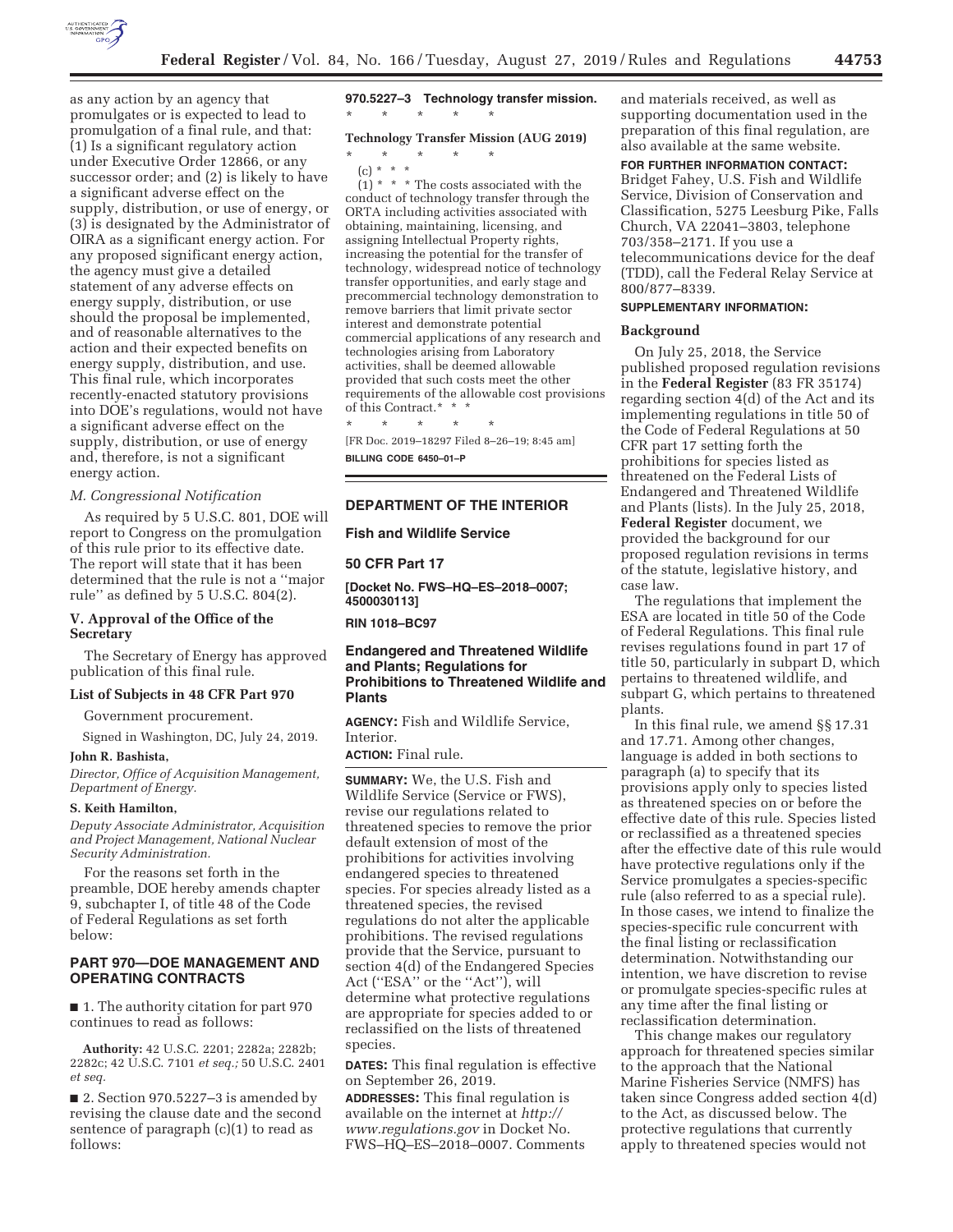change, unless the Service adopts a species-specific rule in the future. As of the date of this final rule, there are species-specific protective regulations for threatened wildlife in subpart D of part 17, but the Service has not adopted any species-specific protective regulations for plants. These final regulations do not affect the consultation obligations of Federal agencies pursuant to section 7 of the Act. These final regulations do not change permitting pursuant to 50 CFR 17.32.

The prohibitions set forth in ESA section 9 expressly apply only to species listed as endangered under the Act, as opposed to threatened. 16 U.S.C. 1538(a). ESA section 4(d), however, provides that the Secretaries of the Interior and Commerce may by regulation extend some or all of the section 9 prohibitions to any species listed as threatened. *Id.* section 1533(d). 16 U.S.C. 1533(d). *See, also* S. Rep. 93– 307 (July 1, 1973) (in amending the ESA to include the protection of threatened species and creating ''two levels of protection'' for endangered species and threatened species, ''regulatory mechanisms may more easily be tailored to the needs of the'' species). Our existing regulations in §§ 17.31 and 17.71, extending most of the prohibitions for endangered species to threatened species unless altered by a specific regulation, is one reasonable approach to exercising the discretion granted to the Service by section 4(d) of the Act. *See Sweet Home Chapter of Communities for a Great Or.* v. *Babbitt,*  1 F.3d 1, 7 (D.C. Cir. 1993) (''regardless of the ESA's overall design, § 1533(d) arguably grants the FWS the discretion to extend the maximum protection to all threatened species at once, if guided by its expertise in the field of wildlife protection, it finds it expeditious to do so''), *altered on other grounds in rehearing,* 17 F.3d 1463 (D.C. Cir. 1994).

Another reasonable approach is the one that the Department of Commerce, through NMFS, has taken in regard to the species under its purview. NMFS did not adopt regulations that extended most of the prohibitions for endangered species to threatened species as we did. Rather, for each species that they list as threatened, NMFS promulgates the appropriate regulations to put in place prohibitions, protections, or restrictions tailored specifically to that species. In more than 40 years of implementing the Act, NMFS has successfully implemented the provisions of the Act using this approach.

Moreover, we have gained considerable experience in developing species-specific rules over the years.

Where we have developed speciesspecific 4(d) rules, we have seen many benefits, including removing redundant permitting requirements, facilitating implementation of beneficial conservation actions, and making better use of our limited personnel and fiscal resources by focusing prohibitions on the stressors contributing to the threatened status of the species. This final rule will allow us to capitalize on these benefits in tailoring the regulations to the needs of threatened species.

For example, we finalized a speciesspecific 4(d) rule for the coastal California gnatcatcher (*Polioptila californica californica*) on December 10, 1993 (58 FR 65088). In that 4(d) rule, we determined that activities that met the requirements of the State of California's Natural Communities Conservation Plan for the protection of coastal sage scrub habitat would not constitute violations of section 9 of the Act. Similarly, in 2016, we finalized the listing of the Kentucky arrow darter (*Etheostoma spilotum*) with a species-specific 4(d) rule that exempts take as a result of beneficial in-stream habitat enhancement projects, bridge and culvert replacement, and maintenance of stream crossings on lands managed by the U.S. Forest Service in habitats occupied by the species (81 FR 68963, October 5, 2016). As with both of these examples, if the proposed rule is finalized, we would continue our practice of explaining in the preamble the rationale for the species-specific prohibitions included in each 4(d) rule.

These final regulations would remove the references to subpart A in §§ 17.31 and 17.71. In § 17.31, we specify which sections apply to wildlife, to be more transparent as to which provisions contain exceptions to the prohibitions. In § 17.71, we remove all reference to subpart A, because none of those exceptions apply to plants.

In finalizing the specific changes to the regulations that follow, and setting out the accompanying clarifying discussion in this preamble, the Service is establishing prospective standards only. Nothing in these final revised regulations is intended to require (now or at such time as these regulations may become final) that any previous listing or reclassification determinations or species-specific protective regulations be reevaluated on the basis of any final regulations. The existing protections for currently listed threatened species are within the discretion expressly delegated to the Secretaries by Congress.

Pursuant to section 10(j) of the Act, members of experimental populations are generally treated as threatened

species and, pursuant to 50 CFR 17.81, populations are designated through population-specific regulation found in §§ 17.84–17.86. As under our existing practice, each such population-specific regulation will contain all of the applicable prohibitions, along with any exceptions to prohibitions, for that experimental population. None of the changes associated with this rulemaking will change existing special rules for experimental populations. Any 10(j) rules promulgated after the effective date of this rule that make applicable to a nonessential experimental population some or all of the prohibitions that statutorily apply to endangered species will not refer to 50 CFR 17.31(a); rather, they will instead independently articulate those prohibitions or refer to 50 CFR 17.21.

We are finalizing the revised regulations as proposed without further changes. In these final regulation revisions, we focus our discussion on significant and substantive comments we received during the comment period. For additional background on the statutory language, legislative history, and case law relevant to these regulations, please see our proposed regulation revision, which is available at *http://www.regulations.gov* under Docket No. FWS–HQ–ES–2018–0007.

This final rule is one of three related final rules that we are publishing in this issue of the **Federal Register**. All of these documents finalize revisions to various regulations that implement the Act. The revisions to the regulations in this rule are prospective; they are not intended to require that any previous listing or reclassification determination under section 4 of the Act be reevaluated.

### **Final Regulatory Revisions**

## *Summary of Comments and Recommendations*

In our proposed rule published on July 25, 2018 (83 FR 35174), we requested public comments on our specific proposed changes to 50 CFR part 17. We received several requests for public hearings and requests for extensions to the public comment period. However, we elected not to hold public hearings or extend the public comment period beyond the original 60 day public comment period. We received more than 69,000 submissions representing hundreds of thousands of individual commenters by the deadline on September 24, 2018. Many comments were nonsubstantive in nature, expressing either general support for or opposition to provisions of the proposed rule with no supporting information or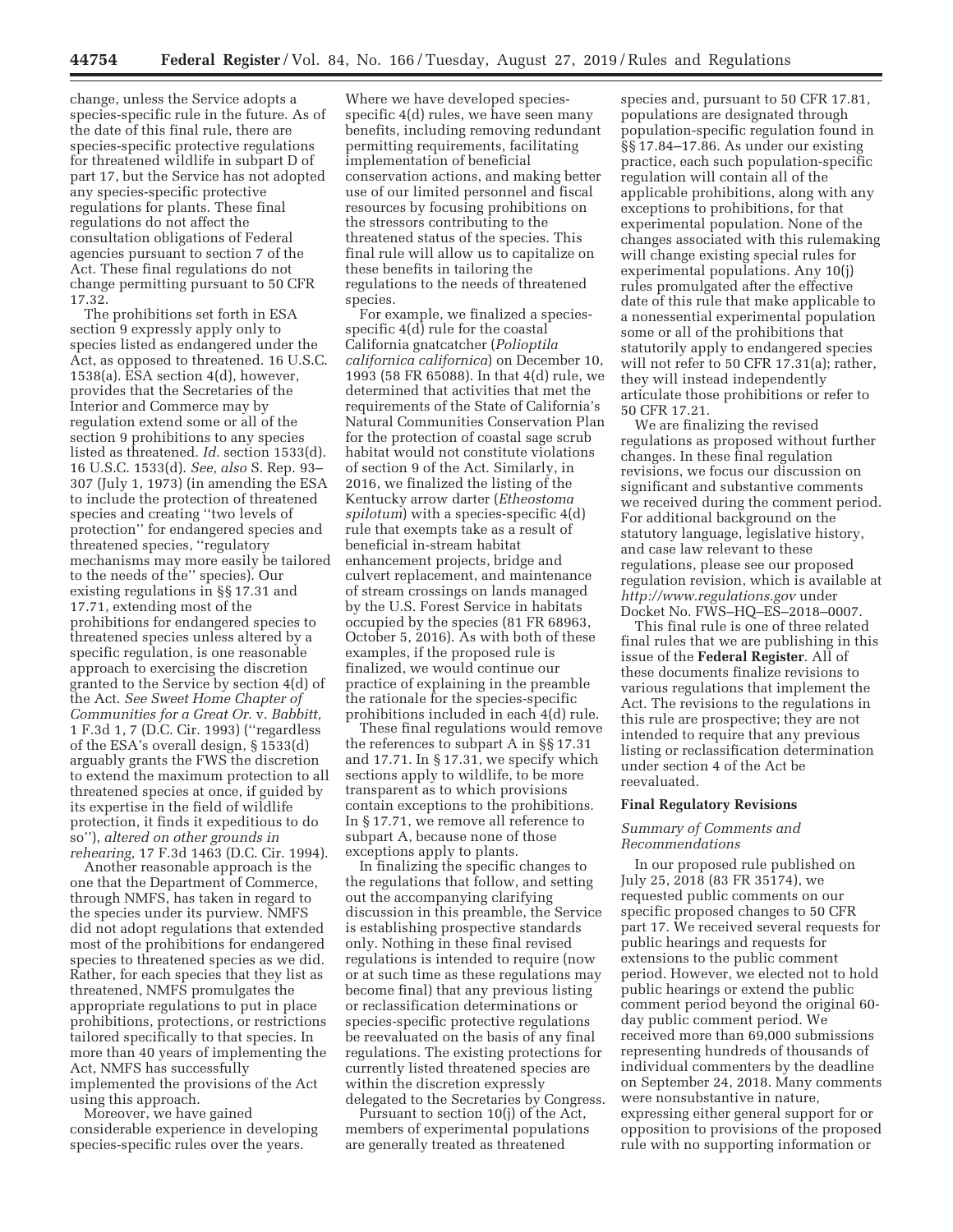analysis or expressing opinions regarding topics not covered within the proposed regulation. We also received many detailed substantive comments with specific rationale for support of or opposition to specific portions of the proposed rule. Below, we summarize and respond to the significant, substantive comments sent by the September 24, 2018, deadline and provide responses to those comments.

*Comment 1:* Many commenters stated that rescinding the previous regulation, referred to as the ''blanket rules,'' will leave threatened species with no protections or prohibitions in place, which will result in their status declining even more and the Service being unable to conserve them.

*Our Response:* In the proposed rule, we stated our intention to finalize species-specific 4(d) rules concurrent with final threatened listing or reclassification determinations. In this final rule, we restate our intention to finalize species-specific section 4(d) rules concurrently with final listing or reclassification determinations. Finalizing a species-specific 4(d) rule concurrent with a listing or reclassification determination ensures that the species receives appropriate protections at the time it is added to the list as a threatened species (*e.g.,* we anticipate that foreign species 4(d) rules will generally include prohibitions of import and export and species-specific 4(d) rules for marine mammals will generally incorporate applicable provisions of the Marine Mammal Protection Act). This approach also adds efficiency, predictability, and transparency to the rulemaking process because it correlates the Service's analysis of threats impacting the species (as discussed in the final listing or reclassification rule) to its analysis of protective regulations for the species. The publication of **Federal Register**  documents that propose and finalize both listing and 4(d) rules simultaneously adds administrative efficiencies and cost-savings to the listing process relative to the time and cost of conducting those two processes sequentially.

We expect this concurrent process to promote transparency and predictability in the rulemaking process for the regulated community. Publishing species-specific 4(d) rules concurrent with the classification rules provides the public knowledge of the primary drivers to the species' status. The 4(d) rule includes specific actions or activities that can be undertaken that would or would not impair species' conservation. In turn, this information may assist with streamlining future

section 7 consultations. For example, if project activities could be tailored to avoid forms of take prohibited by the 4(d) rule, consultation on those activities should be more straightforward and predictable. Furthermore, we anticipate landowners would be incentivized to take actions that would improve the status of endangered species with the possibility of downlisting the species to threatened and potentially receiving regulatory relief in the resulting 4(d) rule. As a result, we believe these measures to increase public awareness, transparency, and predictability will enhance and expedite conservation.

*Comment 2:* Several commenters stated that rescinding the blanket rules will allow for political interference and industry pressure on the Service to reduce protections and prohibitions of threatened species at the detriment of species conservation.

*Our Response:* As explained in the preamble to the proposed regulation, the intent of this regulation is to focus prohibitions on the stressors contributing to the threatened status of the species and to facilitate the implementation of beneficial conservation efforts. This practice of tailoring regulations to individual threatened species is guided by the Service's extensive history of implementing the Act. Our determinations about which prohibitions, exceptions to the prohibitions, or protective regulations should be applied to threatened species have consistently been, and will continue to be, based upon the best available scientific and commercial information available to us at the time of listing.

*Comment 3:* Many commenters stated that FWS has a substantial listing and reclassification workload and lacks the additional resources necessary to promulgate species-specific 4(d) rules for every species added to the list as threatened. They stated that the additional resources necessary to promulgate additional rules will impact FWS' ability to put into place the protections necessary and species will be left unprotected.

*Our Response:* Promulgating speciesspecific 4(d) rules for every threatened species may require additional resources at the time of listing relative to our prior practice of defaulting to invoking the blanket rules. If historical percentages of threatened species and endangered species determinations were to continue into the future, we estimate that each year approximately four species would be listed as threatened species; therefore, we would develop

four species-specific 4(d) rules per year. Historically, we finalized an average of 2 species-specific 4(d) rules per year (37 species-specific 4(d) rules over 21 years (Service 2019). However, in the past 10 years, we have promulgated 17 domestic and 6 foreign species-specific rules (2.3 per year) as compared to 12 domestic and 2 foreign species-specific rules in the 11 years prior (1.3 per year) (Service 2019). We expect to continue with an increased rate of issuing species-specific rules in the coming years. Therefore, we expect that we would promulgate species-specific rules for most or all species listed as threatened even if the blanket rule were to remain in place.

Developing species-specific  $\overline{4}$ (d) rules is a prudent and efficient use of our resources because of the benefits gained from tailoring protections specific to the needs of the species. When we tailor regulations by limiting the prohibitions to those activities that are causing the threat of extinction, we save the public and FWS resources by reducing the need for section 10 permits. Likewise, tailored regulations will encourage actions compatible with, or supportive of, a species' conservation. Tailored prohibitions may also assist the Service and other Federal agencies in streamlining the section 7 consultation processes for actions that result in forms of take that are not prohibited by a 4(d) rule. For example, the Services would have already determined that forms of take not prohibited by a 4(d) rule were compatible with the species' conservation, which should streamline our analysis on whether an action would jeopardize the continued existence of the species and would streamline the incidental take statement, if required. Species-specific regulations will also allow the Service to facilitate and promote conservation actions that will aid in the conservation of threatened species. In addition, because we intend to put in place speciesspecific rules at the time of listing (as noted in our response to comment (1)), we will continue to rely on our analysis of stressors to the species from the listing determination, including forms of ''take,'' that are acting on a species. Because of this concurrent analysis of all factors influencing the species carrying over from the listing determination, we anticipate the development of species-specific protective regulations will be more efficient than if done in separate rulemakings.

In general, the provisions of a 4(d) rule should be closely tied to the species' needs and primary factors influencing the biological status identified in the Species Status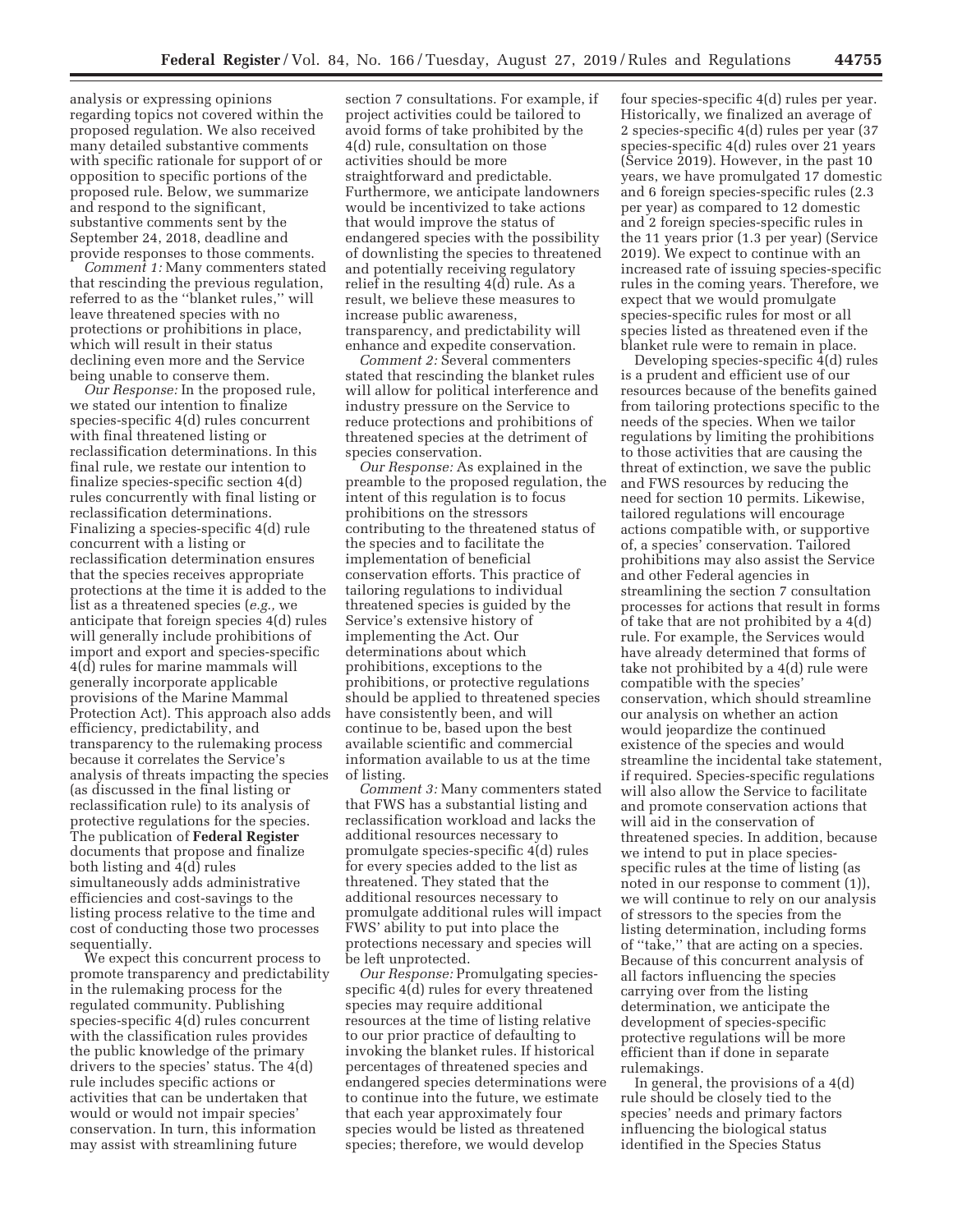Assessment (SSA) report or other analysis of the species' biological status. Determining which protective regulations or section 9 prohibitions or exceptions to prohibitions a species requires to address the stressors leading to threatened species status logically flows from our analyses at the time of listing. Furthermore, when developing new species-specific 4(d) rules, we intend to review existing speciesspecific 4(d) rules that could be used as a model or applied to the species in question. This approach would be beneficial when there are species with similar threats or that occur in a similar geographic area, or species with similar life histories or similar biological needs. For example, the Service has an existing species-specific 4(d) rule for threatened species within the parrot family, which is found at 50 CFR 17.41(c), that includes protective regulations for four different species. Where appropriate, the Service adds additional listed members of the parrot family to this rule. In this fashion, developing speciesspecific regulations will not be as time consuming or burdensome as the commenters predict because the Service will be able to rely on existing regulatory language and analysis. Similar examples are the Service's existing species-specific 4(d) rules for threatened primates (50 CFR 17.40(c)), crocodilians (50 CFR 17.42(c)), certain fish (50 CFR 17.44(c), (h), and (j)), and certain butterflies (50 CFR 17.47(a)).

*Comment 4:* Several commenters stated that the prior regulations for threatened species have been working to conserve threatened species for the last 40 years and FWS should not rescind them.

*Our Response:* We are required to develop regulations as described in section  $4(d)$  of the Act that are necessary and advisable for the conservation of threatened species. Additionally, section 4(d) of the Act provides us the authority to prohibit specific forms of take. Developing species-specific 4(d) rules will enhance transparency to the regulated public because particular forms of incidental take that are prohibited or excepted will be enumerated in the species-specific 4(d) rule. The only thing that this rulemaking will change is that the decision about what regulations to put in place will now by necessity be in the form of promulgating a species-specific rule.

Although the blanket rules have worked, and will continue to work, to conserve already-listed threatened species, we believe that species-specific 4(d) rules for threatened species tailor species' protection with appropriate

regulations that may incentivize conservation, reduce unneeded permitting, or streamline section 7 consultation processes as described above. In practice, the FWS has been promulgating more species-specific 4(d) rules in the last decade. The Service has finalized 22 species-specific 4(d) rules in the last decade (2009–2018) compared to finalizing 13 speciesspecific rules in the 12 years prior (1997–2008). Consequently, we have found significant benefits from developing and implementing speciesspecific 4(d) rules, such as removing redundant permitting requirements, facilitating implementation of beneficial conservation actions, and making better use of our limited personnel and fiscal resources by focusing prohibitions on the stressors contributing to the threatened status of the species.

This rule will facilitate beneficial conservation actions. For example, the species-specific 4(d) rule for the elfinwoods warbler (81 FR 40547, June 22, 2016) sets forth a comprehensive set of conservation measures regarding otherwise lawful activities for conversion of sun-grown to shadegrown coffee plantations, riparian buffer establishment, and reforestation and forested habitat enhancement. The 4(d) rule provides details on the timing and acceptable methods by which these activities can occur such that any incidental take would not be a violation of the Act. Thus, projects that meet the conservation measures for the elfinwoods warbler outlined in the speciesspecific 4(d) rule do not need an incidental take permit from the Service in order to proceed. Likewise, the species-specific 4(d) rule for the Kentucky arrow darter (81 FR 68984, October 5, 2016) contains recommended conservation measures that, when conducted in accordance with the 4(d) rule, ensure that incidental take would not be considered a violation of the Act. The species-specific 4(d) rule details activities such as in-stream restoration or reconfiguration, bank stabilization, bridge and culvert replacement or removal that must be conducted in accordance with conservation measures that maintain connectivity of habitat, minimize instream disturbance, and maximize the amount of in-stream cover. Therefore, projects that are conducted in accordance with the conservation measures in the speciesspecific 4(d) rule for the Kentucky arrow darter do not require an incidental take permit from the Service.

*Comment 5:* Several commenters stated that FWS did not provide enough justification or logical rationale for why the change is necessary.

*Our Response:* Our preamble to the proposed rule provides an explanation of why we proposed to change our prior practice of the blanket rules. This regulatory change to emphasize the creation of species-specific 4(d) rules is within the discretion provided by the Act. We recognize that our prior ''blanket rules'' were also considered ''reasonable and permissible'' constructions of section 4(d) of the Act. *Sweet Home Chapter of Communities for a Great Oregon* v. *Babbitt,* 1 F.3d. 1, 8 (D.C. Cir. 1993), *modified on other grounds on reh'g,* 17 F.3d 1463 (D.C. Cir. 1994), *rev'd on other grounds,* 515 U.S. 687 (1995). For this reason, we are not altering the existence of the ''blanket rules'' for species already listed as threatened. However, we conclude that moving to an emphasis on speciesspecific regulations is also a reasonable and permissible interpretation of the discretion found in section 4(d) of the Act. As explained elsewhere, we believe this change will aid in the conservation of species. We also consider this change to further highlight the statutory distinction between species meeting the definitions of ''endangered species'' and ''threatened species.'' This change would make our regulatory approach for threatened species similar to the approach that NMFS has taken since Congress added section 4(d) to the Act. NMFS did not adopt regulations that extended most of the prohibitions for endangered species to threatened species as we did. Rather, when putting into place protections for threatened species, NMFS promulgates the appropriate regulations regarding section 9 prohibitions, exceptions to prohibitions, or other regulatory protections tailored specifically to that species. In more than 40 years of implementing the Act, NMFS has successfully implemented the provisions of the Act using this approach.

Moreover, the Service has gained considerable experience in developing species-specific rules over the past decade. As noted elsewhere in this response to comments, we have found species-specific 4(d) rules beneficial in removing redundant permitting requirements, facilitating implementation of beneficial conservation actions, and making better use of our limited personnel and fiscal resources by focusing prohibitions on the stressors contributing to the threatened status of the species. For instance, some species-specific 4(d) rules would not require a Federal permit for incidental take resulting from activities that are conducted under a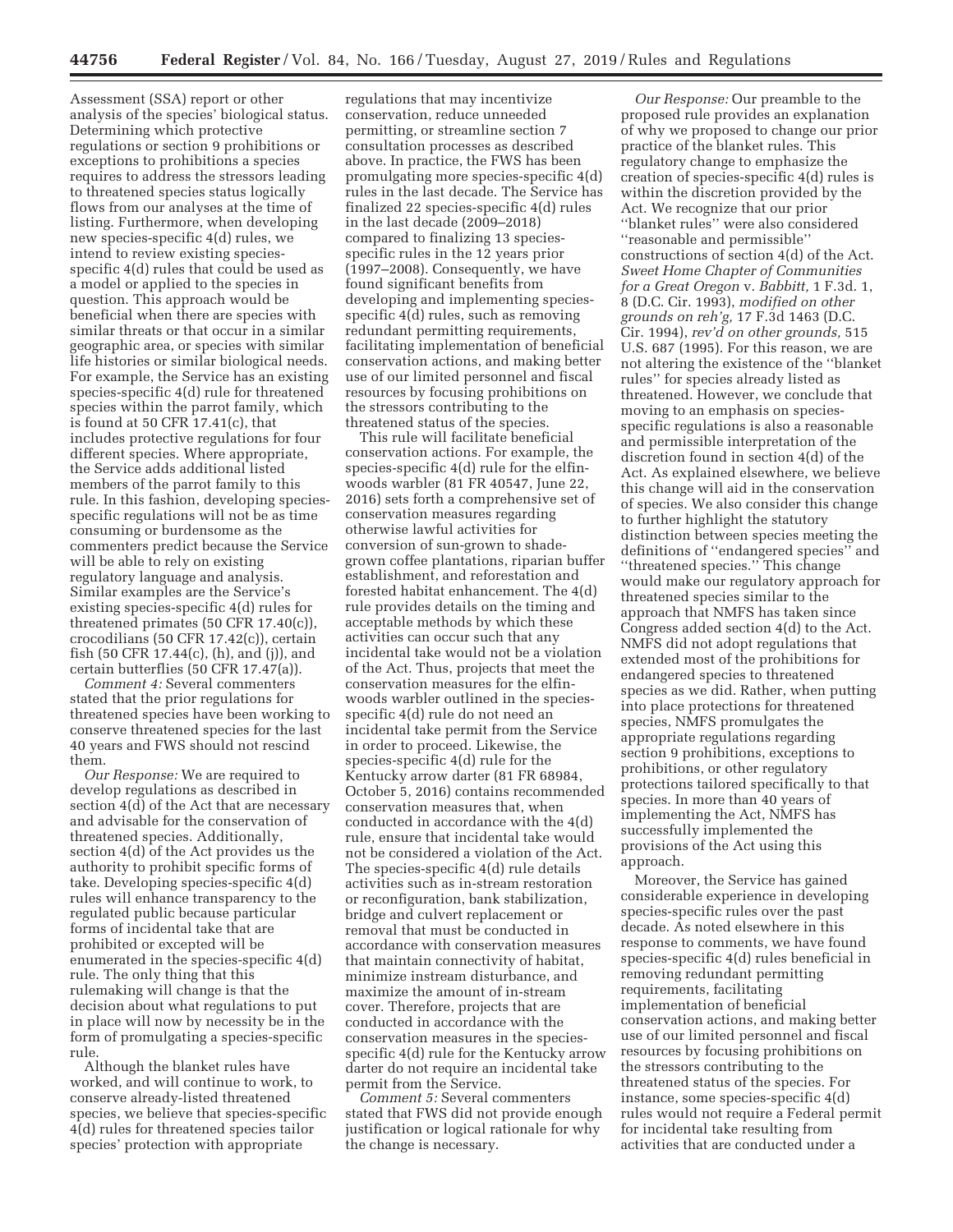State permit if the permit was issued pursuant to a State program that furthers the goals of the Act. Other speciesspecific 4(d) rules may set forth exceptions to take prohibitions for activities that are de minimis in their effect on the species, or beneficial when conducted in adherence to certain timeframes or using certain protocols (*e.g.,* elfin woods warbler speciesspecific 4(d) rule; 81 FR 40547, June 22, 2016). This regulatory revision allows us to capitalize on these benefits in tailoring section 9 prohibitions, exceptions to prohibitions, or other regulatory protections to the conservation needs of the species.

We conclude that, while the prior ''blanket rules'' were one possible means of implementing section 4(d) of the Act, the changes finalized in this document will better tailor protections to the needs of the threatened species while also providing meaning to the statutory distinction between species meeting the definitions of ''endangered species'' and ''threatened species.''

*Comment 6:* Some commenters stated that this change is not actually aligning the Service's practice with NMFS, because NMFS does not consistently promulgate species-specific 4(d) rules for threatened species.

*Our Response:* NMFS does not have a default blanket rule for threatened plants and animals but rather approaches each species on a case-bycase basis on the basis of the discretion afforded under section 4(d). Therefore, rescinding the Service's blanket rules will closely align the two agencies' regulatory approaches. Although we have indicated that our intention is to promulgate species-specific 4(d) rules at the time of listing, we do not read the Act to require that we promulgate a 4(d) rule whenever we list a species as a threatened species.

*Comment 7:* Some commenters stated that if a threatened species did not have section 9 prohibitions, private landowners would not have an incentive to conserve species and landowners may be unlikely to enter into partnership agreements to conserve threatened species.

*Our Response:* We intend for each species listed or reclassified as a threatened species to have a speciesspecific 4(d) rule that outlines section 9 prohibitions, exceptions to prohibitions, or other regulatory protections as appropriate. Any species-specific 4(d) will follow the Service's standard rulemaking process, which by law includes an opportunity for public comment on a proposed rule. As a result, private landowners will be aware of proposed regulations and have an

opportunity to proactively engage in voluntary conservation efforts. By meaningfully recognizing the differences in the regulatory framework between endangered species and threatened species, we believe that crafting species-specific 4(d) rules will incentivize conservation for both endangered species and threatened species. Private landowners and other stakeholders may see more of an incentive to work on recovery actions for endangered species, with an eventual goal of downlisting to threatened species status with a speciesspecific 4(d) rule that might result in reduced regulation.

For threatened species, 4(d) rules can limit the scope of prohibitions so that they do not apply to certain activities conducted pursuant to conservation efforts contained in conservation plans or agreements. We anticipate that private parties, including landowners, will be incentivized to participate in conservation efforts identified in the 4(d) rule that protect the species. In these instances, specified activities would be able to continue without Federal regulation because of participation in the identified conservation plan. At the same time, the plan will provide conservation to the threatened species. In addition, tailoring the prohibitions applicable to a threatened species identifies for the public the specific actions or activities that are driving the species to a threatened status. Developing speciesspecific 4(d) rules will incentivize positive conservation efforts to improve the species' status such that it no longer warrants listing.

*Comment 8:* Several commenters stated that the Service should include binding timeframes in the regulatory text as to when the final 4(d) rule would be promulgated. Some of these included the suggestion that it be within 90 days of the final listing, others stated that it should be concurrent with listing, and others did not provide a specific time period but stated that a set timeframe would be most transparent to the public.

*Our Response:* As stated above, we intend to finalize species-specific 4(d) rules concurrently with final listing or reclassification determinations. We believe this approach will be most efficient and will also ensure that threatened species have in place the protective regulations supporting their recovery. We considered including a regulatory timeframe to reflect our intention to promulgate 4(d) rules at the time of listing, but ultimately determined that creating a binding requirement was not needed. The Act does not mandate a specific requirement to implement protective regulations concurrently with threatened determinations.

*Comment 9:* We received many comments on topics that were not specifically addressed in our proposed regulatory amendment, but, instead, focus on issues that may arise during implementation of this rulemaking. These included recommendations on which existing species-specific 4(d) rules would provide a good model for future rules, opinions as to the scope of the Service's discretion in extending section 9 prohibitions in future rules, views on how the Service should interpret the terms ''necessary and advisable'' in the Act, and suggestions of approaches to take in future guidance documents on how to develop speciesspecific 4(d) rules.

*Our Response:* The Service appreciates the many insightful comments and suggestions we received on developing species-specific 4(d) rules. While that input may inform the development of future species-specific 4(d) rules, policies, or guidance, in the interests of efficiency we are finalizing the revisions for which we specifically proposed regulatory text. The Service considered those comments, but is required only to respond to ''significant'' comments—those ''comments which, if true, . . . would require a change in [the] proposed rule,'' *Am. Mining Cong.* v. *United States EPA,*  907 F.2d 1179, 1188 (DC Cir. 1990) (quoting *ACLU* v. *FCC,* 823 F.2d 1554, 1581 (DC Cir. 1987)). Comments that either were outside the scope of the issues we specifically addressed in our proposed regulatory amendments, or that raise questions that may arise during future implementation of this rulemaking, are not ''significant'' in the context of the proposed rule. *See also Home Box Office, Inc.* v. *FCC,* 567 F.2d 9, 35 n. 58 (DC Cir. 1977), *cert. denied,*  485 U.S. 959, 108 S.Ct. 1220, 99 L.Ed.2d 421 (1988). We therefore will not respond to them at this time. However, to the extent commenters raised questions about the substance of future species-specific 4(d) regulations that have not been proposed, we urge commenters to provide this feedback when a proposed species-specific 4(d) regulation raises these concerns. Any species-specific 4(d) regulation will be proposed and subject to public comment prior to adoption by the Service.

After a review and careful consideration of all of the public comments received during the open public comment period, we have finalized this rule as proposed.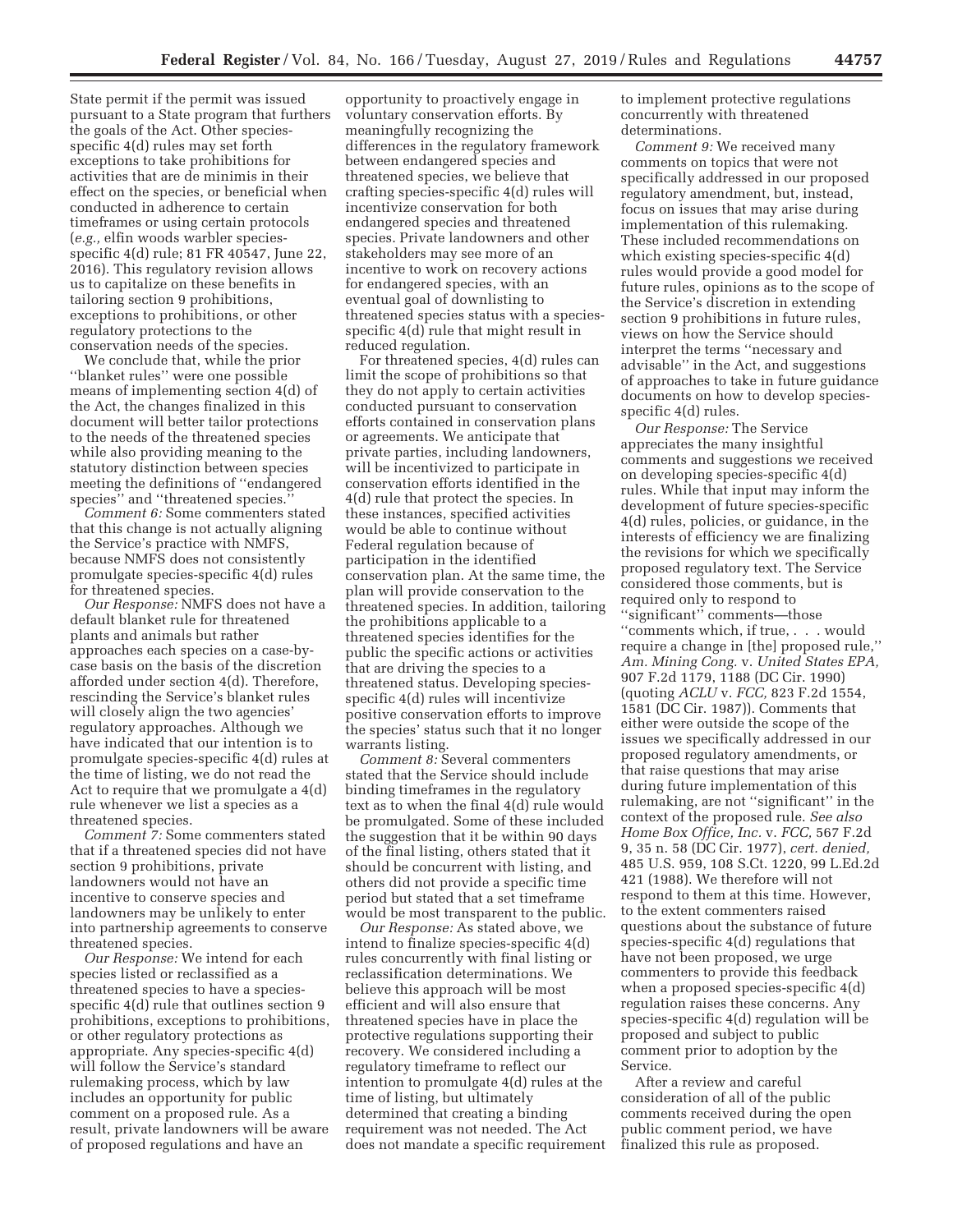### **Required Determinations**

# *Regulatory Planning and Review (Executive Orders 12866 and 13563)*

Executive Order 12866 provides that the Office of Management and Budget's Office of Information and Regulatory Affairs (OIRA) will review all significant rules. OIRA has determined that this rule is significant.

Executive Order 13563 reaffirms the principles of E.O. 12866 while calling for improvements in the nation's regulatory system to promote predictability, to reduce uncertainty, and to use the best, most innovative, and least burdensome tools for achieving regulatory ends. The executive order directs agencies to consider regulatory approaches that reduce burdens and maintain flexibility and freedom of choice for the public where these approaches are relevant, feasible, and consistent with regulatory objectives. E.O. 13563 emphasizes further that regulations must be based on the best available science and that the rulemaking process must allow for public participation and an open exchange of ideas. We have developed this rule in a manner consistent with these requirements. This final rule is consistent with Executive Order 13563, and in particular with the requirement of retrospective analysis of existing rules, designed ''to make the agency's regulatory program more effective or less burdensome in achieving the regulatory objectives.''

### *Executive Order 13771*

This final rule is an Executive Order 13771 deregulatory action.

# *Regulatory Flexibility Act*

Under the Regulatory Flexibility Act (as amended by the Small Business Regulatory Enforcement Fairness Act (SBREFA) of 1996; 5 U.S.C. 601 *et seq.*), whenever a Federal agency is required to publish a notice of rulemaking for any proposed or final rule, it must prepare, and make available for public comment, a regulatory flexibility analysis that describes the effect of the rule on small entities (*i.e.,* small businesses, small organizations, and small government jurisdictions). However, no regulatory flexibility analysis is required if the head of an agency, or his designee, certifies that the rule will not have a significant economic impact on a substantial number of small entities. SBREFA amended the Regulatory Flexibility Act to require Federal agencies to provide a statement of the factual basis for certifying that a rule will not have a significant economic impact on a

substantial number of small entities. The following discussion explains our rationale.

This rulemaking revises the regulations for  $4(\tilde{d})$  rules for species determined to meet the definition of a ''threatened species'' under the Act. This final rule is fundamentally a procedural change for the Service that affects only the form of the Service's decisions with respect to regulations that provide for the conservation of threatened species. The Service is therefore the only entity that is directly affected by this final regulation change at 50 CFR part 17. The statute states, ''Whenever any species is listed as a threatened species . . ., the Secretary shall issue such regulations as he deems necessary and advisable to provide for the conservation of such species.'' This provision requires the Secretary to make a decision about what protections to apply to threatened species. The blanket rules established that, as a general principle, the protections that the statute prescribes for endangered species are also necessary and advisable to provide for the conservation of threatened species. But even with the blanket rules in place, it fell to the Secretary to decide, upon listing or classifying individual species as threatened, what protections to put in place for the species. That decision was in the form of whether to allow the relevant blanket rule to apply or to promulgate a species-specific rule. The need for that decision is even ensconced in the blanket rules themselves—they expressly contemplate that the Secretary could choose to promulgate a ''special rule'' that would replace the blanket rule and ''contain all the applicable prohibitions and exceptions.'' 50 CFR 17.31(c) and 17.71(c).

With promulgation of this rule, when species get listed in the future, the blanket rules will no longer be in place, but the Secretary will still be required to make a decision about what regulations to put in place for that species. The only thing that this rulemaking will change is that the decision about what regulations to put in place will now necessarily be in the form of promulgating a species-specific rule. To the extent that any regulations that provide for the conservation of threatened species affect external entities, those effects result from the substance of the subsequent rulemaking where the Service will decide what regulations would provide for the species' conservation, not from this rulemaking, which affects only the form of that decision. As a result, no external entities—including any small businesses, small organizations, or small governments—will experience any economic impacts from this rule. We certify that this final rule will not have a significant economic effect on a substantial number of small entities.

# *Unfunded Mandates Reform Act (2 U.S.C. 1501 et seq.)*

In accordance with the Unfunded Mandates Reform Act (2 U.S.C. 1501 *et seq.*):

(a) On the basis of information contained in the *Regulatory Flexibility Act* section above, this final rule will not ''significantly or uniquely'' affect small governments. We have determined and certify pursuant to the Unfunded Mandates Reform Act, 2 U.S.C. 1502, that this rule would not impose a cost of \$100 million or more in any given year on local or State governments or private entities. A Small Government Agency Plan is not required. As explained above, small governments would not be affected because the final rule will not place additional requirements on any city, county, or other local municipalities.

(b) This final rule will not produce a Federal mandate on State, local, or tribal governments or the private sector of \$100 million or greater in any year; that is, this rule is not a ''significant regulatory action'' under the Unfunded Mandates Reform Act. This final rule will not impose obligations on State, local, or tribal governments.

### *Takings (E.O. 12630)*

In accordance with Executive Order 12630, this final rule will not have significant takings implications. This final rule will not pertain to ''taking'' of private property interests, nor will it directly affect private property. A takings implication assessment is not required because this final rule (1) will not effectively compel a property owner to suffer a physical invasion of property and (2) will not deny all economically beneficial or productive use of the land or aquatic resources. This final rule will substantially advance a legitimate government interest (conservation and recovery of threatened species) and will not present a barrier to all reasonable and expected beneficial use of private property.

### *Federalism (E.O. 13132)*

In accordance with Executive Order 13132, we have considered whether this final rule would have significant Federalism effects and have determined that a federalism summary impact statement is not required. This final rule pertains only to prohibitions for activities pertaining to threatened species under the Endangered Species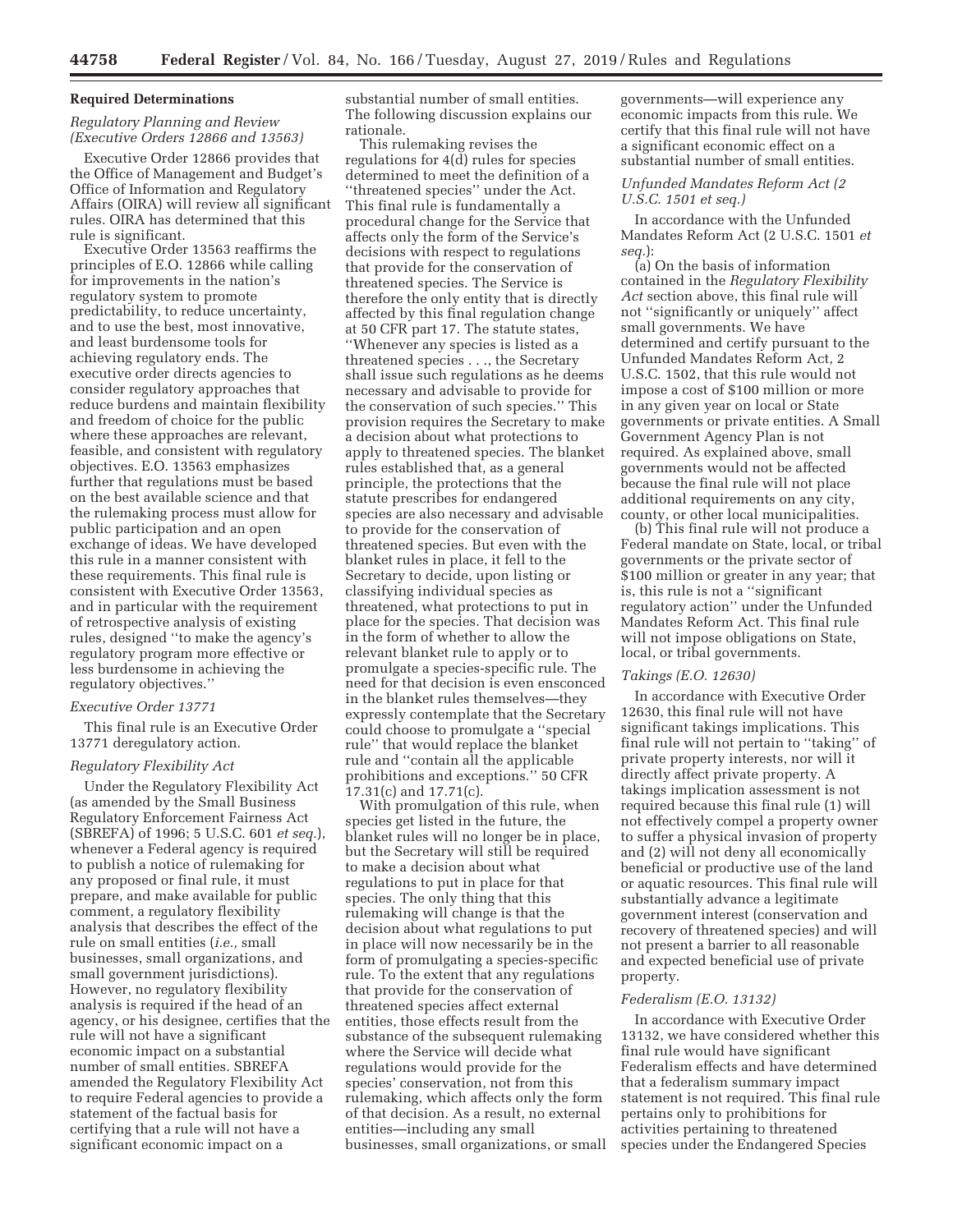Act and would not have substantial direct effects on the States, on the relationship between the Federal Government and the States, or on the distribution of power and responsibilities among the various levels of government.

### *Civil Justice Reform (E.O. 12988)*

This final rule does not unduly burden the judicial system and meets the applicable standards provided in sections 3(a) and 3(b)(2) of Executive Order 12988. This final rule will clarify the prohibitions to threatened species under the Endangered Species Act.

# *Government-to-Government Relationship With Tribes*

In accordance with Executive Order 13175 ''Consultation and Coordination with Indian Tribal Governments'' and the Department of the Interior's manual at 512 DM 2, we have considered effects of this final rule on federally recognized Indian Tribes. Two informational webinars were held on July 31 and August 7, 2018, to provide additional information to interested Tribes regarding the proposed regulations. After the opening of the public comment period, we received multiple requests for coordination or Government-to-Government consultation from multiple tribes: Cowlitz Indian Tribe; Swinomish Indian Tribal Community; The Confederated Tribes of the Grand Ronde Community of Oregon; Confederated Tribes of Warm Springs, Oregon; Quinault Indian Nation; Makah Tribe; Confederated Tribes of the Umatilla Indian Reservation; and the Suquamish Tribe. We subsequently hosted a conference call on November 15, 2018, to listen to Tribal concerns and answer questions about the proposed regulations. On March 6, 2019, Service representatives attended the Natural Resources Committee Meeting of the United and South and Eastern Tribes' Impact Week conference in Arlington (Crystal City), VA. At this meeting, we presented information, answered questions, and held discussion regarding the regulatory changes.

The Service concludes that the changes to these implementing regulations make general changes to the ESA implementing regulations and do not directly affect specific species or Tribal lands or interests. As explained earlier, the only thing that this rulemaking will change is that the decision about what regulations to put in place to provide for the conservation of threatened species will now necessarily be in the form of promulgating a species-specific rule. To

the extent that any regulations that provide for the conservation of threatened species affect federally recognized Indian Tribes, those effects will result from the substance of the subsequent rulemaking where the Service will decide what regulations would provide for the species' conservation, not from this rulemaking, which affects only the form of that decision. Therefore, we conclude that this regulation does not have ''tribal implications'' under section 1(a) of E.O. 13175 and formal government-togovernment consultation is not required by E.O. 13175 and related policies of the Department of the Interior. We will continue to collaborate with Tribes on issues related to federally listed species and work with them as we implement the provisions of the Act. *See* Joint Secretarial Order 3206 (''American Indian Tribal Rights, Federal-Tribal Trust Responsibilities, and the Endangered Species Act,'' June 5, 1997).

#### *Paperwork Reduction Act*

This rule does not contain information collection requirements, and a submission to the Office of Management and Budget (OMB) under the Paperwork Reduction Act of 1995 (44 U.S.C. 3501–3520) is not required. We may not conduct or sponsor and you are not required to respond to a collection of information unless it displays a currently valid OMB control number.

# *National Environmental Policy Act (NEPA)*

We analyzed this final rule in accordance with the criteria of NEPA, the Department of the Interior regulations on implementation of NEPA (43 CFR 46.10–46.450), and the Department of the Interior Manual (516 DM 8). We have determined that, to the extent that the proposed action would result in reasonably foreseeable effects to the human environment, the final regulation is categorically excluded from further NEPA review and that no extraordinary circumstances are present. The rule qualifies for two categorical exclusions listed at 43 CFR 46.210(i). First, the amendments are of a legal, technical, or procedural nature. Second, any potential impacts of this rule are too broad, speculative, and conjectural to lend themselves to meaningful analysis and will be examined as part of any NEPA analysis, if applicable, in standalone species-specific 4(d) rules. The revisions finalized in this action are intended to clarify, interpret, and implement portions of the Act concerning the procedures and criteria used for determining what protective

regulations are appropriate for species added to or reclassified as threatened species on the Lists of Endangered and Threatened Wildlife and Plants.

These revisions are an example of an action that is fundamentally administrative, technical, or procedural in nature. As explained with respect to the Regulatory Flexibility Act, this final rule is fundamentally a procedural change for the Service that affects only the form of the Service's decisions with respect to regulations that provide for the conservation of threatened species. The Service is, therefore, the only entity that is directly affected by this final regulation change at 50 CFR part 17. The statute states, ''Whenever any species is listed as a threatened species . . ., the Secretary shall issue such regulations as he deems necessary and advisable to provide for the conservation of such species.'' This provision requires the Secretary to make a decision about what protections to apply to threatened species. When species get listed in the future, the blanket rules will no longer be in place, but the Secretary will still be required to make a decision about what regulations to put in place for that species. The only thing that this rulemaking will change is that the decision about what regulations to put in place will now necessarily be in the form of promulgating a species-specific rule. To the extent any regulations that provide for the conservation of threatened species significantly affect the environment, those effects result from the substance of the subsequent rulemaking where the Service will decide what regulations would provide for the species' conservation, not from this rulemaking, which affects only the form of that decision. Therefore, this final rule falls within the categorical exclusion for rulemakings that are administrative, procedural, or technical in nature.

We completed an environmental action statement for the categorical exclusion for the revised regulations in 50 CFR part 17. The environmental action statement is available at *http:// www.regulations.gov* in Docket No. FWS–HQ–ES–2018–0007.

## *Energy Supply, Distribution or Use (E.O. 13211)*

Executive Order 13211 requires agencies to prepare Statements of Energy Effects when undertaking certain actions. This final rule is not expected to affect energy supplies, distribution, and use. As explained earlier, the only thing that this rulemaking will change is that the decision about what regulations to put in place to provide for the